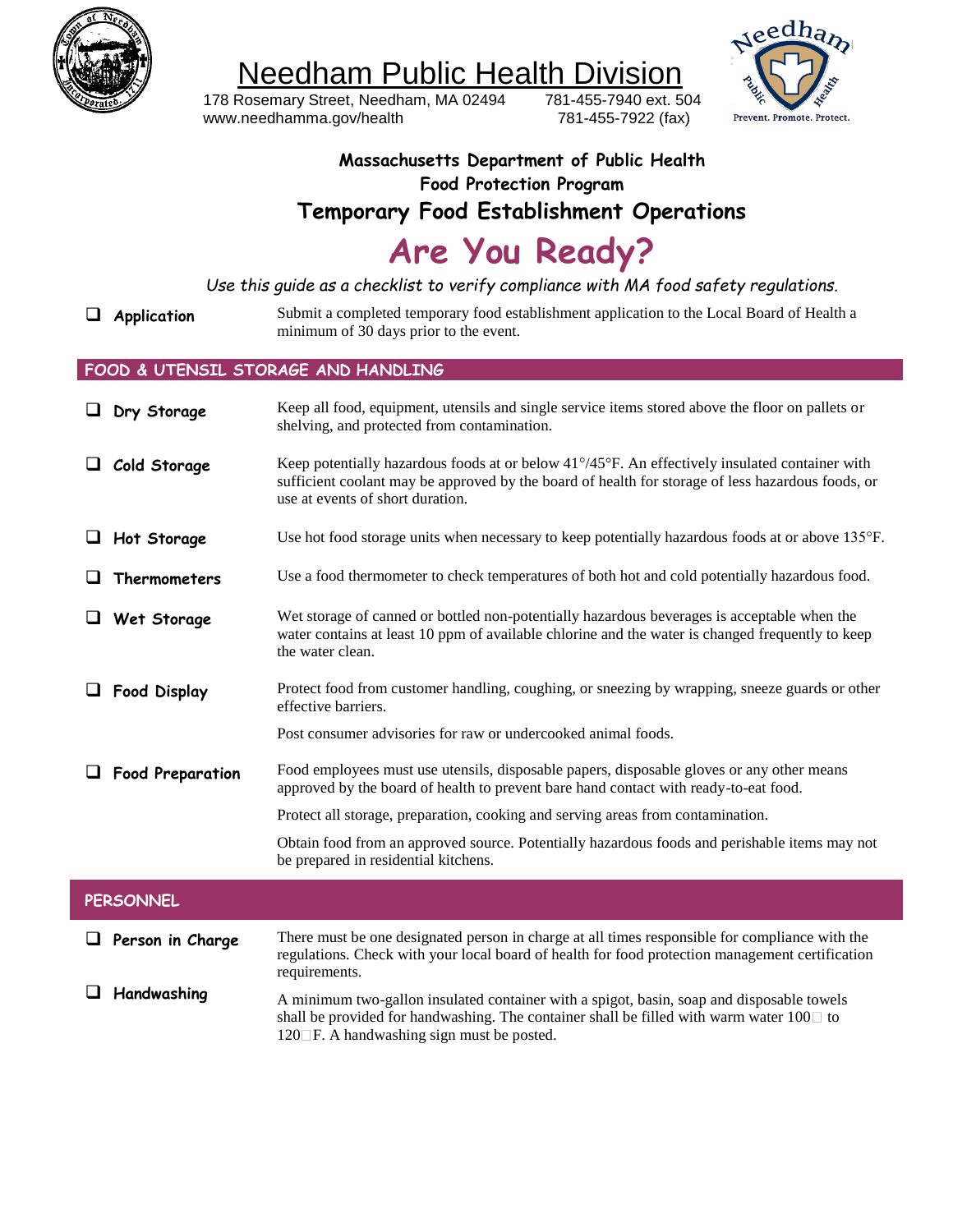

## Needham Public Health Division

178 Rosemary Street, Needham, MA 02494 [www.needhamma.gov/health](http://www.needhamma.gov/health)

781-455-7940 ext. 504 781-455-7922 (fax)



- **Health** The person-in-charge must tell food employees that if they are experiencing vomiting and/or diarrhea, or have been diagnosed with a disease transmissible through food, they cannot work with food or clean equipment and utensils. Infected cuts and lesions on fingers or hands must be covered and protected with waterproof materials.
- **Hygiene** Food employees must have clean outer garments and effective hair restraints. Tobacco usage and eating are not permitted by food employees in the food preparation and service areas.

### **CLEANING AND SANITIZING**

|                 | $\Box$ Warewashing      | A minimum of three basins, large enough for complete immersion of utensils and a means to heat<br>water are required to wash, rinse and sanitize food preparation equipment that will be used on a<br>production basis. |  |  |
|-----------------|-------------------------|-------------------------------------------------------------------------------------------------------------------------------------------------------------------------------------------------------------------------|--|--|
|                 |                         | The board of health may require additional sets of utensils if warewashing sinks are not easily<br>accessible.                                                                                                          |  |  |
|                 | Sanitizing              | Use chlorine bleach or other approved sanitizers for sanitizing food contact surfaces, equipment<br>and wiping cloths.                                                                                                  |  |  |
| ⊔               | <b>Wiping Cloths</b>    | Store wet wiping cloths in a clean 100ppm chlorine solution. Change frequently.                                                                                                                                         |  |  |
| <b>WATER</b>    |                         |                                                                                                                                                                                                                         |  |  |
|                 | $\Box$ Water Supply     | An adequate supply of potable water shall be on site and obtained from an approved source.<br>Water storage at the booth shall be in approved storage containers.                                                       |  |  |
| O.              | Wastewater<br>Disposal  | Dispose of wastewater in an approved wastewater disposal system. An adequate number of<br>covered containers, labeled "Wastewater" shall be provided in the booth.                                                      |  |  |
| <b>PREMISES</b> |                         |                                                                                                                                                                                                                         |  |  |
|                 |                         |                                                                                                                                                                                                                         |  |  |
|                 | $\Box$ Floors           | Unless otherwise approved, floors shall be constructed of tight wood, asphalt, or other cleanable<br>material. Floors must be easily cleanable.                                                                         |  |  |
|                 | $\Box$ Walls & Ceilings | Walls and ceilings are to be of tight and sound construction to protect from entrance of elements,<br>dust, debris and, where necessary, flying insects. Walls shall be easily cleanable.                               |  |  |
|                 | Lighting                | Provide adequate lighting by natural or artificial means if necessary. Bulbs shall be shatterproof<br>or shielded.                                                                                                      |  |  |
| ⊔               | Counters/Shelving       | All food preparation surfaces shall be smooth, easily cleanable, durable and free of seams and<br>difficult to clean areas. All other surfaces shall be easily cleanable.                                               |  |  |
|                 | Trash                   | Provide an adequate number of cleanable containers inside and outside the booth.                                                                                                                                        |  |  |
|                 | Restrooms               | Provide an adequate number of approved toilet and handwashing facilities. These facilities shall<br>be accessible for employee use.                                                                                     |  |  |